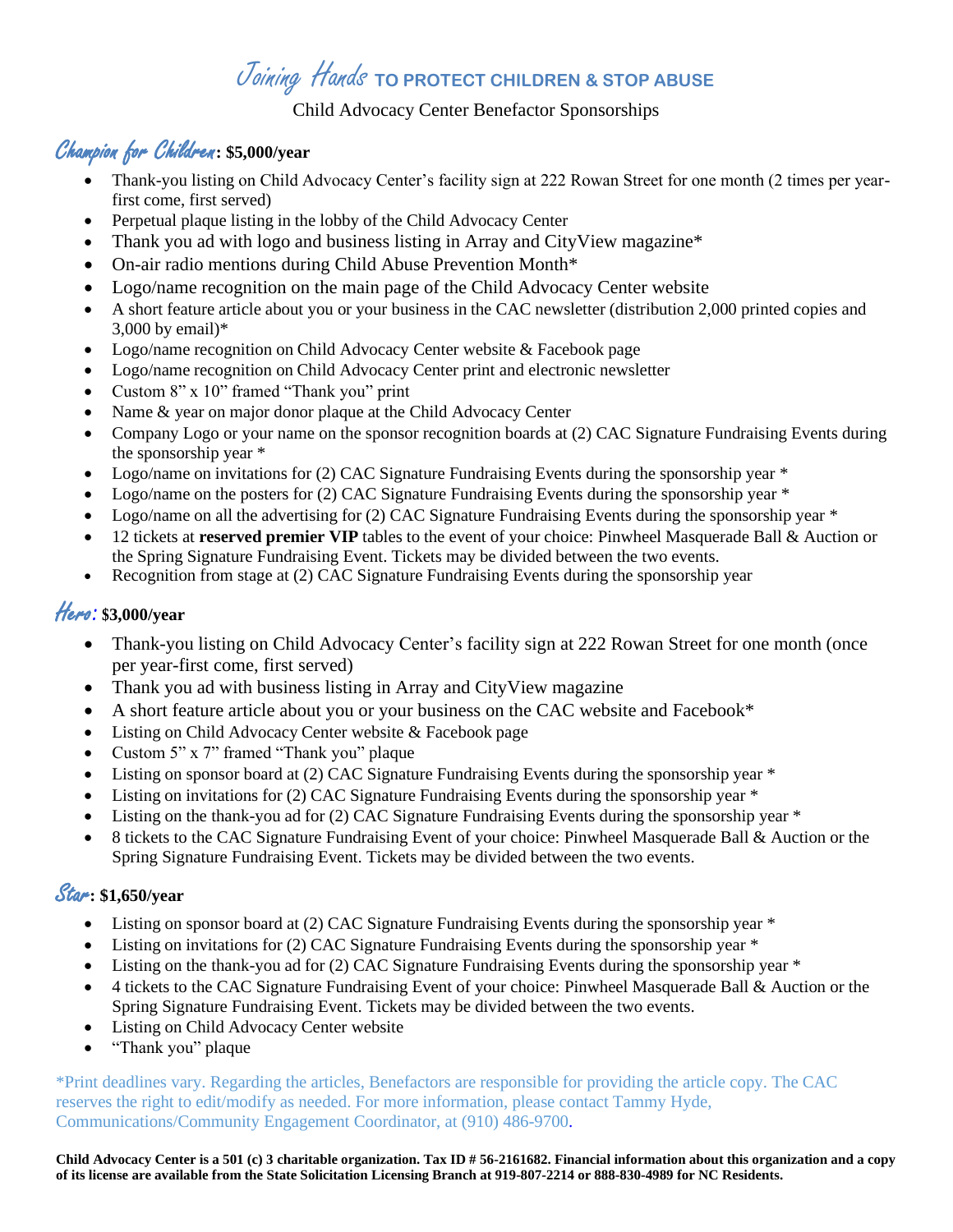## Child Advocacy Center Benefactor Sponsorship Agreement Page 1

| (Sponsor)                                                                                                  |              |                                                                                                                                       |                                                                                                    |
|------------------------------------------------------------------------------------------------------------|--------------|---------------------------------------------------------------------------------------------------------------------------------------|----------------------------------------------------------------------------------------------------|
| Sponsor shall provide the Child Advocacy Center with the following consideration as indicated below:       |              |                                                                                                                                       |                                                                                                    |
| 12 total tickets/year                                                                                      |              |                                                                                                                                       | Champion for Children @ \$5,000/year _____# of tickets for PMBA______# of tickets for Spring Event |
| $\frac{1}{2}$ Hero @ \$3,000/year<br>8 total tickets/year                                                  |              |                                                                                                                                       | <sup>#</sup> of tickets for PMBA <sup>#</sup> of tickets for Spring Event                          |
| Star @ \$1,650/year<br>4 total tickets/year                                                                |              |                                                                                                                                       | # of tickets for PMBA_______# of tickets for Spring Event                                          |
| Check enclosed. ___ Invoice me. ____ Bill Credit Card. (Please complete additional information on page 2.) |              |                                                                                                                                       |                                                                                                    |
| Name as you would like it to appear in printed materials                                                   |              |                                                                                                                                       |                                                                                                    |
| <b>Your Name</b>                                                                                           |              |                                                                                                                                       |                                                                                                    |
|                                                                                                            |              |                                                                                                                                       |                                                                                                    |
| <b>Mailing Address</b>                                                                                     |              |                                                                                                                                       |                                                                                                    |
| City                                                                                                       | <b>State</b> | Zip                                                                                                                                   |                                                                                                    |
| $\overline{P}$ hone                                                                                        | Email        |                                                                                                                                       |                                                                                                    |
| Signature                                                                                                  | Date         |                                                                                                                                       |                                                                                                    |
| <b>Alternate Contact Name</b>                                                                              |              |                                                                                                                                       |                                                                                                    |
| Phone                                                                                                      | Email        |                                                                                                                                       |                                                                                                    |
|                                                                                                            |              | Child Advocacy Center · P.O. Box 488 · Fayetteville, NC 28302<br>Phone (910) 486-9700 $\cdot$ Fax: (910) 486-8677<br>www.CACFayNC.org |                                                                                                    |
|                                                                                                            |              |                                                                                                                                       | 1/2                                                                                                |

**Child Advocacy Center is a 501 (c) 3 charitable organization. Tax ID # 56-2161682. Financial information about this organization and a copyof its license are available from the State Solicitation Licensing Branch at 919-807-2214 or 888-830-4989 for NC Residents.**